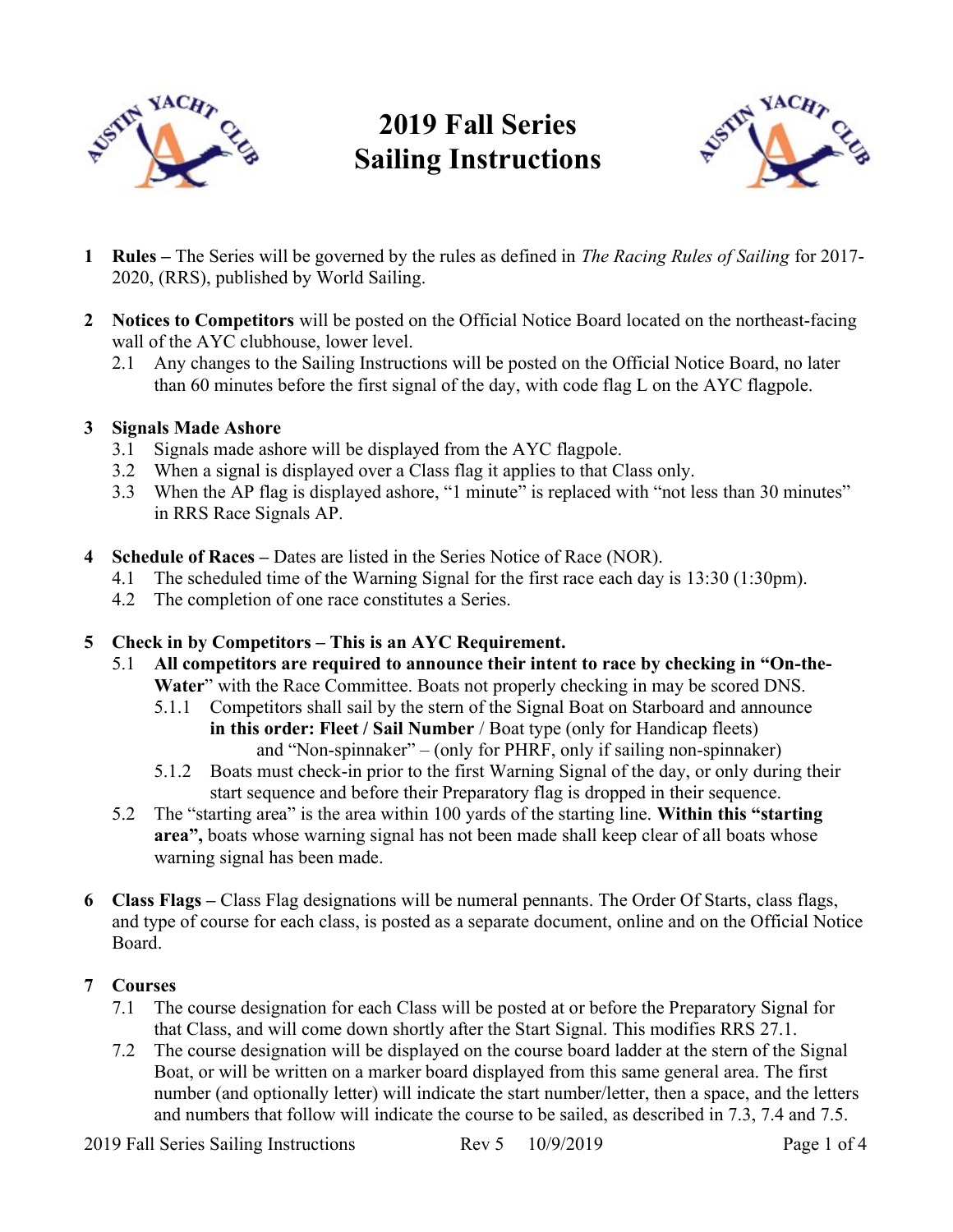- 7.3 "Long Distance" LD Courses:
	- 7.3.1 Pre-defined Long Distance courses are shown on the 2018 LD Course Card, which are available just outside the Race Committee room, and on the AYC website under "Race Documents". When using pre-defined LD courses, the course number from the "2018 LD Course Card" will be shown on the course ladder at the stern of the Signal Boat.
	- 7.3.2 When there is not an appropriate Long Distance course on the Course Card, RC may choose to post a course made of any combination of AYC permanent marks, channel marks 3 - 12, and temporary inflatable marks (yellow windward "W" or orange leeward "L").
		- 7.3.2.1 Code Flag C will be flown at the warning signal, to indicate that a course not shown on the Long Distance Course Card will be used.
		- 7.3.2.2 The course will be shown on a white marker board, at the Warning flag. Plain letters or numbers (not underlined) indicate marks to be rounded to port, and underlined letters or numbers indicate marks to be rounded to starboard. "W" will indicate a temporary yellow windward mark, and "L" will indicate a temporary orange leeward mark, if used.
- 7.4 Multihulls will have two courses: a longer course for the Multihull-A Fleet, and a shorter course for the Multihull-B Fleet. If no MHB boats check in, their course need not be posted.
- 7.5 Round the Buoys (RTB) courses will be designated on the stern of the Signal Boat. The first number will indicate the class number, then a space, and the letters and numbers that follow will indicate courses such as W1, W2 or W3 as shown in the attached diagram.

# 8 Marks

- 8.1 Marks for the Long Distance courses include permanent numbered channel marks or AYC permanent marks, which are shown on the current AYC Long Distance Course Card, or a yellow tetrahedron inflatable mark used as a temporary Windward mark ("W") or an orange tetrahedron inflatable mark used as a temporary Leeward mark ("L"). The Start Line and the Finish Line will be White Ball buoys.
- 8.2 Marks for the Round-The-Buoys Courses
	- 8.2.1 Windward mark for all RTB classes will be a yellow inflatable tetrahedron.
	- 8.2.2 Leeward mark for J/80 class will be an orange inflatable tetrahedron, placed farther downwind than the yellow leeward mark (see diagram).
	- 8.2.3 Leeward mark for all other RTB classes will be a yellow inflatable tetrahedron, placed upwind of the orange leeward mark (see diagram). The 3 boat-length "zone" around this mark is an obstruction for classes that do not have to round it, (see SI 10.2).

# 9 Time Limits

- 9.1 For Round-the-Buoys (RTB) courses, the time limit for each race will be 90 minutes for the first boat to sail the course and finish. A boat failing to finish within 30 minutes after the first boat in her class sails the course and finishes will be scored TLE (Time Limit Expired), which is the same points as DNF. This modifies RRS 35 and A4.
- 9.2 For Long Distance (LD) courses, the time limit for each race will be two and a half (2.5) hours for the first boat to sail the course and finish. Boats failing to finish within 60 minutes after the first boat in her class sails the course and finishes, will be scored TLE (Time Limit Expired), which is the same points as DNF. This modifies RRS 35 and A4.
- 9.3 Boats may be finished in place, if their finishing position can be correctly determined, or if a boat agrees to be finished in place. Her finish time will be adjusted so as not to appear to have finished in front of boats in her class who finish within the time limit.

2019 Fall Series Sailing Instructions Rev 5 10/9/2019 Page 2 of 4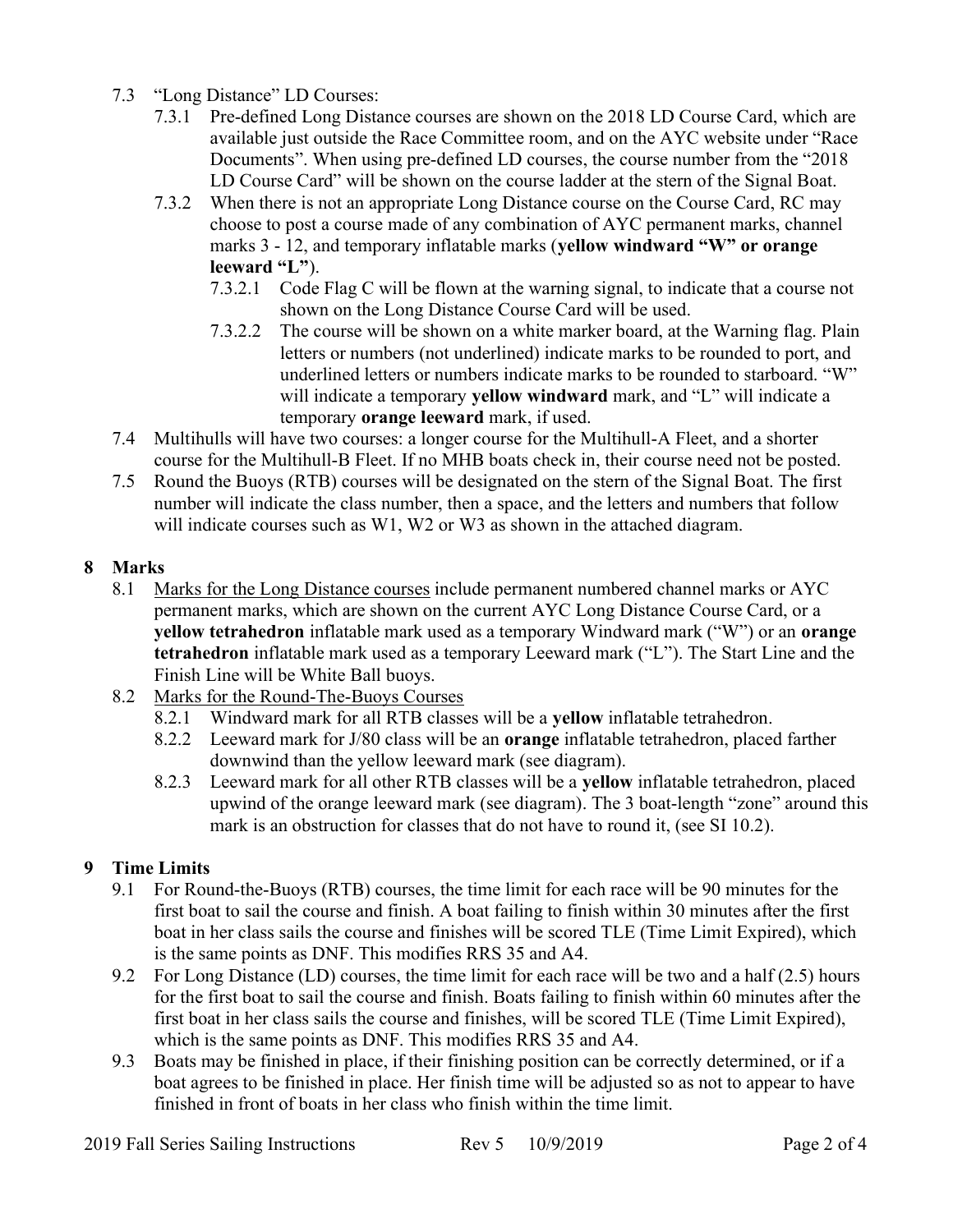### 10 Obstructions

- 10.1 Start Line and Finish Line obstructions:
	- 10.1.1 After the start, the Start Line is an obstruction, except when a boat has been recalled and needs to sail to the pre-start side of the starting line as described in RRS 29.1.
	- 10.1.2 After the start, the Finish Line is an obstruction, except when on the last leg of the course.
	- 10.1.3 Boats that sail through these obstructions will be scored points equal to DNF.
	- 10.1.4 A boat may "unwind" to correct its error in order to comply with SI 10.1.1 and 10.1.2, provided she has not finished. This modifies RRS 28.1.
- 10.2 The zone (three boat length circle) around the yellow leeward mark is an obstruction, unless that mark is a rounding mark for that boat (see course diagram).
- 10.3 All marked swim areas and dive areas are considered obstructions.
- 10.4 If "X" mark is present, the area between "X" mark and Windy Point is an obstruction.

#### 11 The Start

- 11.1 The Race Committee may alert the competitors prior to the first start sequence, and prior to the second race of the day, with a series of short blasts (more than 6) approximately 1 minute prior to the starting sequence for the first start in that sequence.
- 11.2 The starting line will be between an orange line flag on the port side of the Race Committee boat and a white ball buoy on the port side.
- 11.3 The start sequence may be broadcast on the Primary VHF Race Committee Channel 78.
- 11.4 The Starting Signal sequence will be as described in RRS 26.

### 12 Recalls

- 12.1 The RC may attempt to promptly broadcast the sail number of each recalled boat on the primary VHF channel 78. The following shall NOT be grounds for redress:
	- 12.1.1 Failure of a boat to receive the recall broadcast.
	- 12.1.2 Failure of the RC to broadcast recall numbers.
	- 12.1.3 A boat's position in the sequence of broadcast numbers.
- 12.2 A start that has a General Recall will go to the end of the starting sequence for its re-start. This modifies RRS 29.2.
- 13 Change of Course For Long Distance (LD) courses; the Race Committee may not change the direction or length of any leg of the course after the start. This modifies RRS 33.

#### 14 The Finish

- 14.1 The finish line will be between an orange line flag on the starboard side of the Race Committee boat and a white ball buoy on the starboard side.
- 14.2 If a Course must be shortened, it will be in accordance with RRS 32.2.
	- 14.2.1 A course board or class flag will show which class is having their course shortened.
	- 14.2.2 Classes not being shortened at that mark, will continue to sail their designated course
- 15 Scoring The scoring is defined in the NOR.